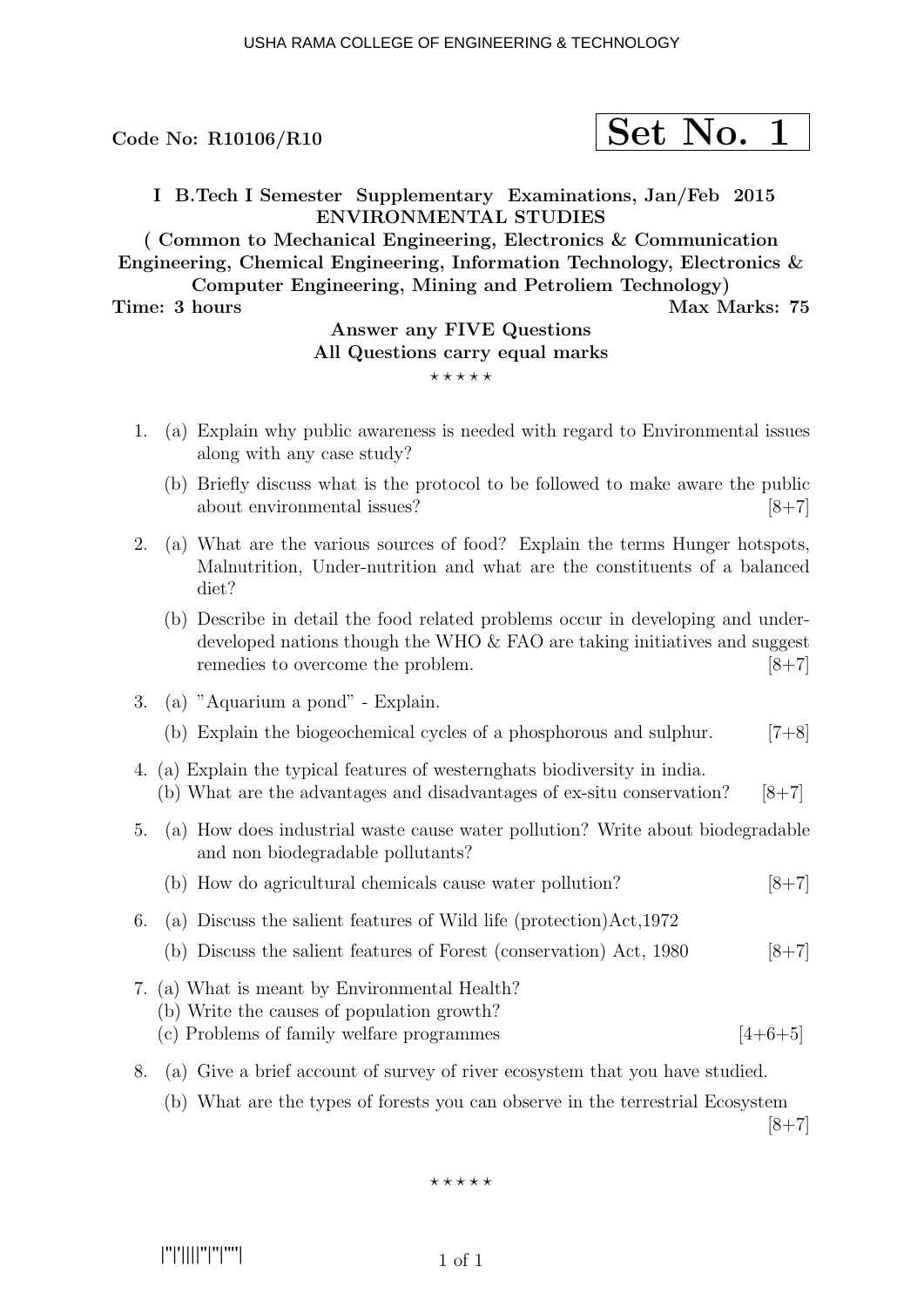Code No:  $R10106/R10$ 

$$
\fbox{Set No. 2}
$$

I B.Tech I Semester Supplementary Examinations, Jan/Feb 2015 ENVIRONMENTAL STUDIES

( Common to Mechanical Engineering, Electronics & Communication Engineering, Chemical Engineering, Information Technology, Electronics & Computer Engineering, Mining and Petroliem Technology)

#### Time: 3 hours Max Marks: 75

# Answer any FIVE Questions All Questions carry equal marks

#### $***$ \*\*

- 1. (a) Environmental studies subject is multidisciplinary in nature"? Explain.
	- (b) Describe what is the need to study the subject Environmental studies at all levels?  $[8+7]$
- 2. What is the resident time of water in terms of vapors in the atmosphere and what are the methods of conserving water resources? Explain how will you reduce evaporational losses of water at different areas? [15]
- 3. (a) What are the different zones in a lake ecosystem? (b) Explain the biogeochemical cycles of a phosphorous and sulphur.  $[7+8]$
- 4. (a) Comment upon Indian biodiversity with reference as a mega diversity nation. (b) What is meant by extinction of a species? Describe with examples.  $[8+7]$
- 5. (a) Write short notes on
	- (i) Biological control of pests (ii) Cultural practice of pest control

(b) Thermal pollution plants are deemed essential for generation of electricity, but they also provide wastes which are harmful for man and his environment. Elucidate  $[8+7]$ 

- 6. (a) What are the objectives of Environmental Impact Assessment(EIA)?
	- (b) write short notes on
		- (i) Polluter pays principle(PPP)?
		- (ii) Carbon Trading  $[8+7]$

#### 7. Write short notes on the fallowing with examples

- (a) Birth rate
- (b) Death rate
- (c) Poverty
- (d) Migration  $[4+4+4+3]$
- 8. (a) Explain how you carried out the field study of forest region in detail do. (b) How does the forests play vital role in the economy of the country explain?  $[8+7]$

$$
\star\star\star\star\star
$$

|''|'||||''|''|''''|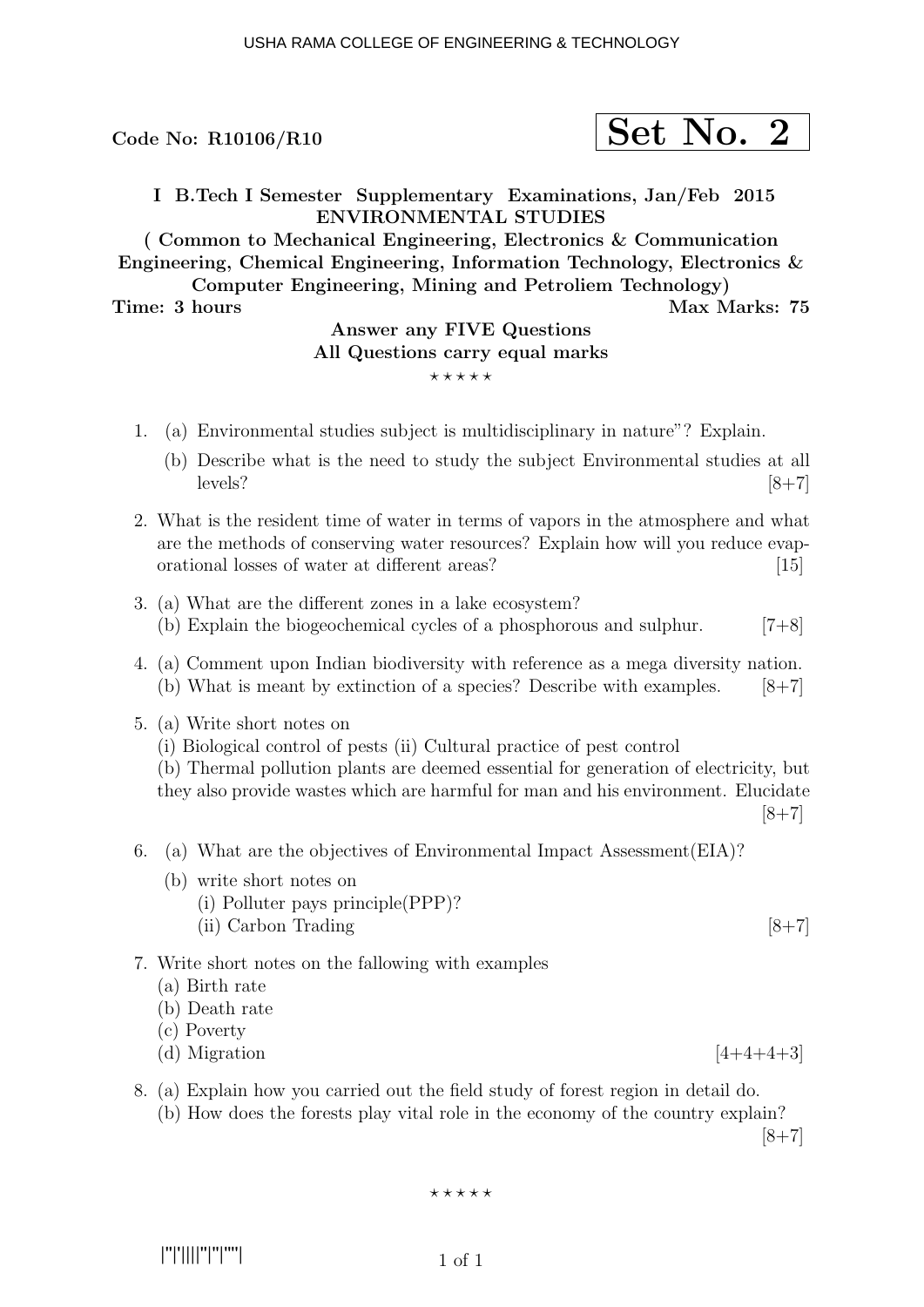

I B.Tech I Semester Supplementary Examinations, Jan/Feb 2015 ENVIRONMENTAL STUDIES

( Common to Mechanical Engineering, Electronics & Communication Engineering, Chemical Engineering, Information Technology, Electronics & Computer Engineering, Mining and Petroliem Technology)

Time: 3 hours Max Marks: 75

## Answer any FIVE Questions All Questions carry equal marks

#### $***$ \*\*

- 1. Explain different types of environments and describe the three important constituents of physical environment? How will you differentiate between microclimate and weather. [15]
- 2. Discuss the reasons for land degradation and suggest steps to control it and explain what is Soil management, Shifting cultivation, Desertification and Man induced landslides. [15]
- 3. (a) Describe the abiotic and biotic components of a grassland ecosystem (b) With a neat sketch, explain how the element carbon is recycled in nature.  $[8+7]$
- 4. (a) What is the objective of identifying biodiversity hot spots
	- (b) Explain the efforts taken towards conservation of biodiversity in India. [6+9]
- 5. (a) What are the methods of purifying water?
	- (b) What is ecological sanitation?  $[8+7]$
- 6. (a) "Population, consumerism & waste production are inter related" comment?
	- (b) Discuss the salient features of (i) Air Pollution (Prevention & Control) Act , 1981 (ii) Water Pollution (Prevention & Control) Act,  $1974$  [8+7]
- 7. (a) What are the major chemical infections to organisms? (b) Write about "Swachh Bharat"  $[8+7]$
- 8. (a) Explain how does grass lands varied from the forest regions. (b) Explain the water pollution, air pollution, noise pollution effects you observe.  $[8+7]$

 $***$ \*\*